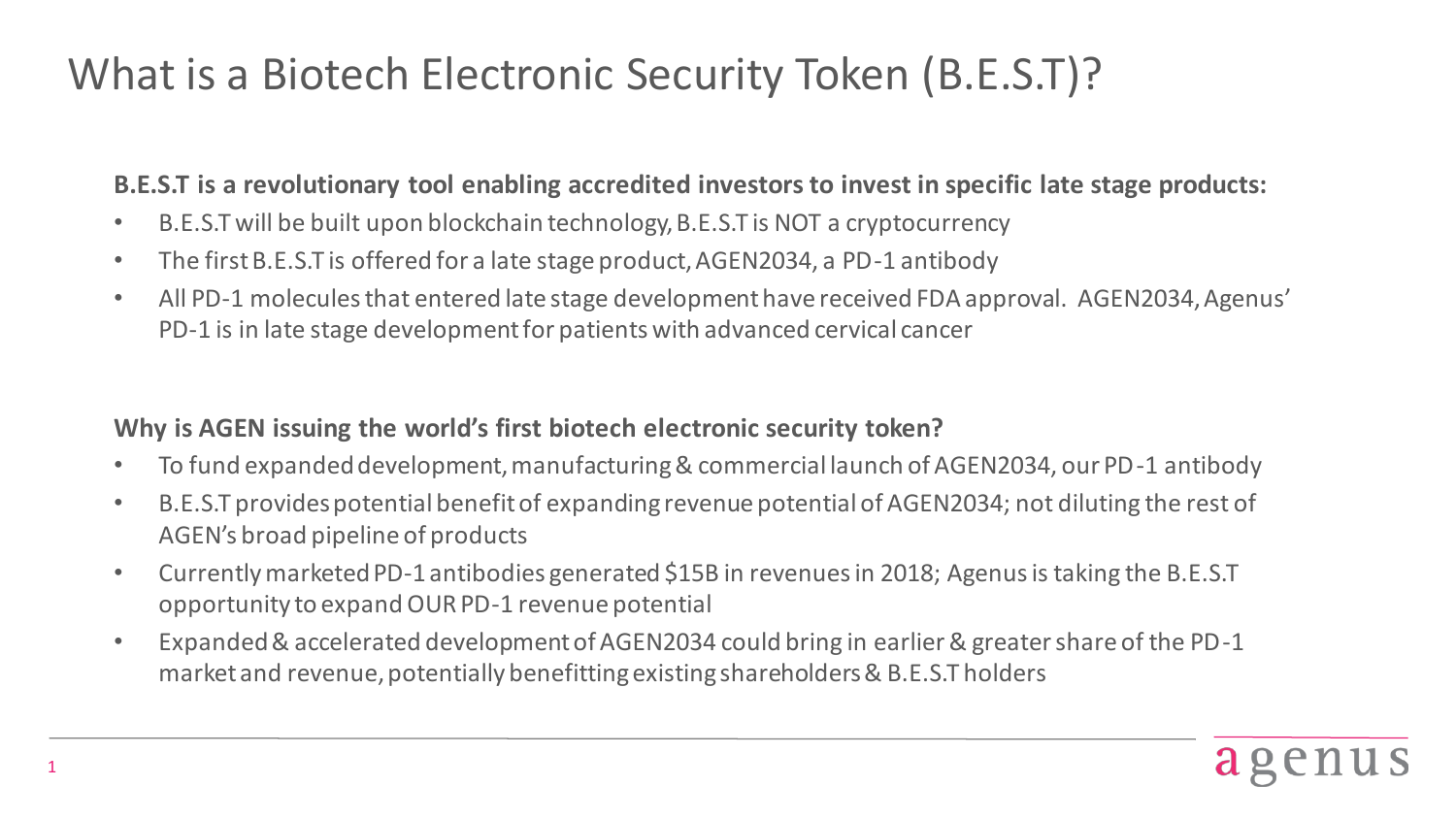## Impact of Tokens on AGEN2034 economics - Illustrative

**Assumptions:**

Agenus sells \$25 Million of Tokens

Average price per Token \$1.36

| US Net Sales of AGEN2034 - Illustrative |                        |                                                       |                                            |
|-----------------------------------------|------------------------|-------------------------------------------------------|--------------------------------------------|
| Year                                    | Total<br>(\$ Millions) | <b>Distribution to Token Holders</b><br>(\$ Millions) | <b>Retained by Agenus</b><br>(\$ Millions) |
| 2021                                    | 100.00                 | 70.00                                                 | 30.00                                      |
| 2022                                    | 175.00                 | 22.25                                                 | 152.75                                     |
| 2023                                    | 325.00                 | 8.75                                                  | 316.25                                     |
| 2024                                    | 350.00                 | 17.50                                                 | 332.50                                     |
| 2025                                    | 400.00                 | 19.88                                                 | 380.12                                     |
| 2026                                    | 450.00                 | Tokens fully paid-up                                  | 450.00                                     |
| <b>Total</b><br>$\%$                    | 1,800.00<br>S.<br>100% | 138.38<br>S.<br>8%                                    | \$<br>1,661.62<br>92%                      |

*NB Token sales have no impact on value retained by Agenus ex-US*

Portion of US Net Sales of AGEN2034 used to pay Token Holders until \$5.00 / Token distributed: 70%

Portion of US Net Sales of AGEN2034 above \$300M (annualized) used to pay Token Holders until \$2.50 / Token distributed: 35%

- **Each Token holder receives a total of \$7.50 per Token by end of 2025**
- **In the event that AGEN2034 is not approved by the FDA by the end of 2021, and all Tokens are converted into Agenus stock, a total of 1.85 Million shares would be issued**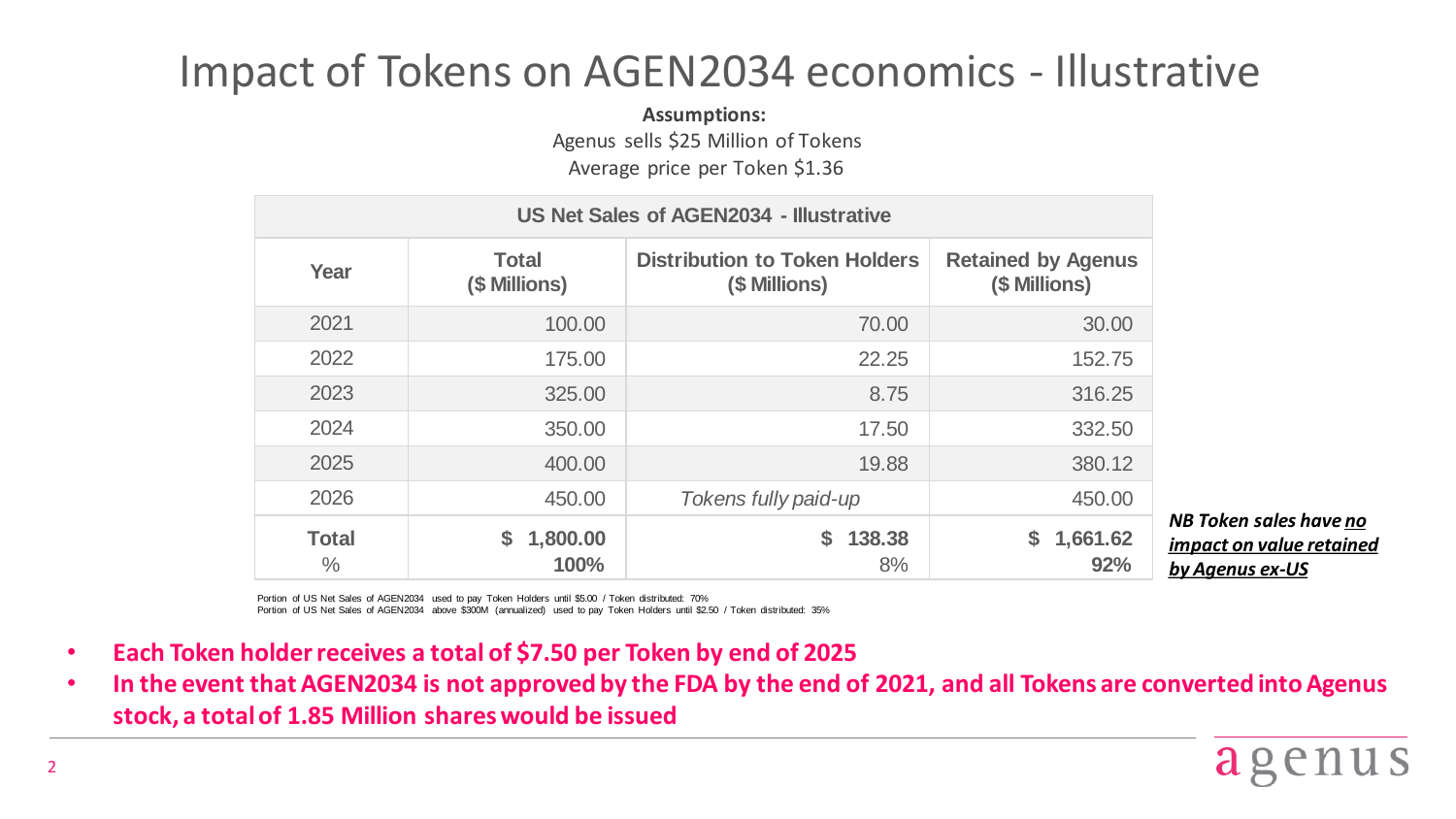## First B.E.S.T Offering: AGEN2034 (PD-1 antibody)

**AGEN2034 is a late-stage immuno-oncology therapy with large revenue potential:**

- PD-1 antibodies are the backbone of immuno-oncology, a revolutionary cancer treatment paradigm with unprecedented efficacy
- Significant commercial potential: approved PD-1s are expected to generate \$20B in 2019
- De-risked clinical asset: PD-1 class has had a 100% approval rate $(1)$
- AGEN2034 expected filing in 2020 with potential approval in 2021
- AGEN2034 addresses high unmet need<sup>(2)</sup> with potential best-in-class efficacy<sup>(3)</sup>

- (2) Cervical cancer is the firsttarget indication
- In combination with AGEN's CTLA-4 candidate



<sup>(1)</sup> 3 out of 3 PD-1s that have filed for approval with the FDA have been approved